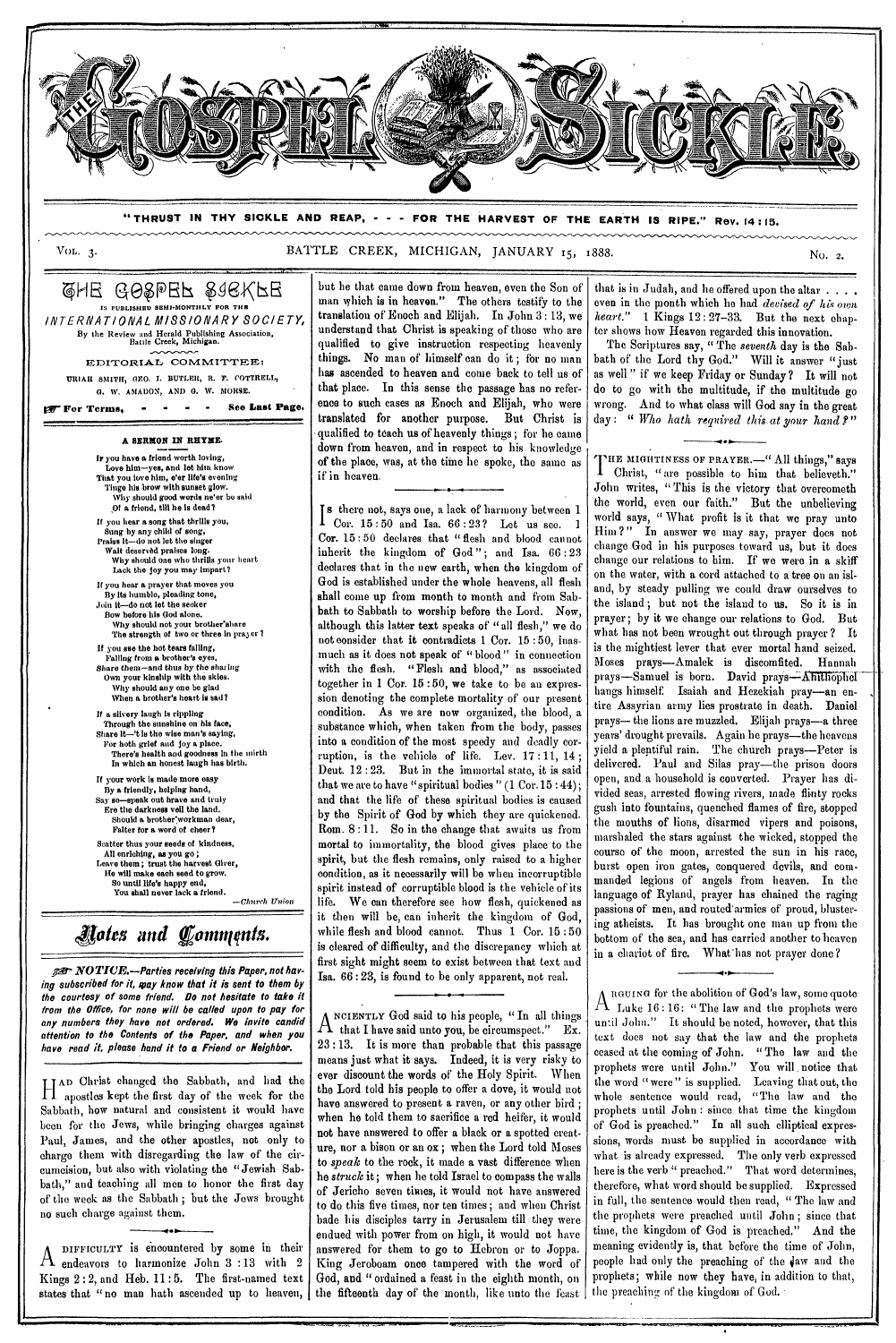"Sneak thou the things which become sound doctrine." Titus 2:1.

### GOD'S COVENANTS WITH MEN.

#### BY U. SMITH.

In this closing article on this subject, we have to consider the change which took place when the old covenant was superseded by the new, at the opening of this present dispensation.

We have seen how God's moral law was the basis, or condition on God's part, of the old covenant, inasmuch as he would enter into no negotiations for the formation of that covenant unless they would agree to keep what he calls " his covenant," and obey his voice—that voice by which the ten commandments were three days afterward uttered from, Sinai.

The same law he makes the basis of the new covenant. There are many proofs of this fact. In the prophecy of the new covenant (Jer. 31 : 31-34), the Lord is very careful to state what position his law should occupy in the new arrangement; and this item receives the first attention in the announcement made. He says: "This shall be the covenant that  $I$ will make with the house of Israel : After those days, saith the Lord, I will put my law in their inward parts, and write it in their hearts." The phraseology of this text obliges us to understand that it is spoken with reference to a law which had once been written somewhere else. When the old covenant was made, there was a remarkable writing given by God. He wrote his law with his own finger, but wrote it upon tables of stone; and had it deposited in the ark. Under the new covenant he promised to write something also; and what was this writing to be ?—It was to be his law—the same document which he wrote before. But this time he was to write it in the hearts of his people, instead of upon tables of stone.

But was not this law kept under the old dispensation ? and was it not written in the hearts of the people then as well as now? and where, then, is the difference? Some, undoubtedly, like David, could exclaim during that time, "O, how love I thy law !" and "The law of the Lord is perfect, converting the soul ; " but the Jewish people largely regarded it as an external code, with the letter of which they must scrupulously comply, but with the spirit of which they need not be so much concerned; whereas when a person has the law written in his heart, he regards it as an internal standard reaching the thoughts and intents of the heart; he has respect to the spirit as well as to the letter, and realizes, as the Saviour taught, that to cherish hate is to be guilty of murder, and to harbor impure thoughts and sensual desires is to violate the law of chastity. Obedience becomes true because prompted by love; but it is the same law that is obeyed all the while, only under the new covenant it is more fully and spiritually obeyed than before.

The proposition now before us is further confirmed by some prophecies concerning Christ, the minister of the new covenant. David, speaking of the spirit with which Christ would come into the world to do away with the types and offerings going before, expresses it in these words : "Sacrifice and offering thou didst not desire. . . . Then said I, Lo, I come; in the volume of the book it is written of' me, I delight to do thy will, 0 my God ; yea, thy law is within my heart." There can be no question, in view of this testimony, as to what law was enshrined in the Saviour's heart. It was not the law of sacrifices and typical offerings ; for God no longer desired nor required them; but it was God's moral law, which was an embodiment of his "will."

Again, in Isa. 42 : 21, the prophet, speaking of the future work of Christ, said: "The Lord is well pleased for his righteousness' sake; he will magnify the law and make it honorable." This certainly cannot apply to that law which is called "the enmity," which was "against us," "contrary to us,".and which he took "out of the way," and nailed it to the cross. The law which, as minister of the new covenant, he magnified and made honorable, was that law which was within his heart, the one which he explained in all its length and breadth, and taught the people that they must observe if they would enter into life. This was the moral law of ten commandments, in testimony of the immutability of which he "became obedient unto death, even the death of the cross," in behalf of man, whose crime was that he had broken that law.

When Christ came into the world and commenced his ministry, he took occasion first of all to upbraid

the people for their laxity in regard to the law. The scribes and Pharisees were serupulous to comply with the text of the law in every particular; but he told the people that their righteousness must exceed that of the classes named, or they could in no wise enter into the kingdom of heaven. The law was to remain unchanged in jot or tittle so long as heaven and earth should endure, and all his followers were to do and teach all its commandments till that time. Matt. 5 :17-20. Then he proceeds to magnify the law by showing how much more it comprehends than they had supposed.

That the same moral law remains under the new covenant that existed under the old, is further shown by the ministry of Christ. - His ministry is the antitype of that of the priests under the Mosaic dispensation. So Paul expressly states in Hob. 8 :4, 5. Those priests ministered at a sanctuary in the most sacred recess of which--in the ark in the most holy place—reposed the tables upon which God had written his law. With reference to the transgression of that law, which was sin, they performed their ministry. The law was real, sin was real; but the ministry was a shadow. The substance which cast that shadow was the ministry of Christ for sin in this dispensation. Then we ask, in all earnestness, With reference to what law must Christ perform his ministry, which is the antitype of theirs ? Every one can see that it must be the very same law, word for word, jot for jot, tittle for tittle. If it is not, then their ministry was not, and could not be, a shadow or type of his ; and Paul has misinformed us. To deny that the moral law of this dispensation is identical with that of the old, is to rend the two dispensations apart, and destroy the whole law of type and antitype.

Thus it is evident that the same law which was the basis of the old covenant, is the basis of the new. But if, as our opponents contend, the law of ten commandments was the old covenant to be abolished, the prophecy of the change should have read, This shall be the covenant that  $\tilde{I}$  will make with the house of Israel : I will abolish my law and take it out of their way. Or if the law was not to be abolished, but only changed, that fact should have been noted in some such language as this : This shall be the covenant that I will make with the house of Israel : I will change my law, and adapt it to the genius of the gospel dispensation.

But it says nothing of this kind, as the reader has sufficiently noticed. It says, I will put my law into their inward parts, and write it in their hearts. I will incorporate it into their very being; I will take away the carnal mind, which is not subject to the law of God, so that it will be their delight to keep it in sincerity and truth.

But if we take the ground of our opponents, what is the difference between the old and new covenants ? The old covenant being the ten commandments which the people were then to obey, the new covenant is the code of requirements in force under this dispensation. And what are these?—The same exactly as the original ten with the Sabbath left, out ? The old covenant was therefore imperfect and faulty, because the Lord had inadvertently put a Sabbath into it; so he undertakes to make a better one by giving the same law over again, leaving the Sabbath out. But as soon as this is done, lo ! it is found that the Sabbath cannot be dispensed with ; for even man's physical necessities imperatively demand it. Mentally, morally, and physically, society would plunge into complete anarchy and ruin were it not for this beneficent institution.

Now, what shall be done? Under these circumstances, men step in to remedy this defect which the Lord has made in the new covenant; and the apostles, or somebody else, give to the church a new Sabbath.

Then, having a Sabbath inserted, is not the new covenant identically the same as the old  $\gamma$  Oh ! no for another day is taken, which, as a Sabbath, has no foundation in fact, and no earthly significance whatever, and the Sabbath is put upon that day, and then it is all right! So the old covenant was one with a seventh-day Sabbath, and the new is one with a first-day Sabbath. The trouble, then, was not with the Sabbath in itself considered, but only with the day on which it was kept. And the only trouble with the day, we must conclude, was, that it was the day on which God rested in the beginning; for that alone gave it all its significance.

This is a fair statement of the case; but does it look like the work of the Lord? Does it not look like the short-sighted and blundering work of men, or rather like the work of the great foe of all righteousness, who is working behind the scenes, to impel

mankind into every species of error and confusion ?

If; then, under the new covenant the law which requires the observance of the seventh-day Sabbath is written in the heart of every believer, how does it happen that multitudes who have lived under this covenant, and who have certainly enjoyed the blessing and favor of God, have lived and died in the observance of the first day of the week ? This is with many a very perplexing question. But we think it is subject to a fair and consistent solution. We reply, that these persons have had the true principle of obedience implanted in the hearts. And they have kept the first day of' the week, because they have for• a time labored under a misapprehension of what the law requires. In keeping that day they have honestly supposed they were rendering obedience to the fourth commandment of the decalogue; or in not keeping any day in a true Sabbatical sense, they have supposed honestly that God's law required nothing of the kind at their hands. Had they become convinced that the fourth commandment required of them the observance of the seventh day, whether they were keeping another day or no day, would they not have immediately changed their practice accordingly ?—Assuredly, every individual of them. Otherwise the principle of obedience was not in their hearts, and they were not in covenant relation with God.

Therefore, leaving them with the Lord, who will deal with all in accordance with the light they have enjoyed, and the sincerity with which they have followed it, it becomes us all to look rather for the truth for our time, and to our own circumstances and obligations. Paul speaks of times of ignorance which God winked at, and at other times of' greater light, when he commanded all men everywhere to repent. Our times are of this latter character. Covering after covering which the great apostasy had thrown over the law of God and other portions of his truth, has been lifted off, and men are accountable to God for the increasing light. We are living in days of reform preparatory to the coming of Christ; and we have reached the last reform; for we can find nothing higher or holier than that law of liberty which is designed to develop perfect characters in us, and by which we are to be judged in the last day. James 2 : 10-12. Friend, you may heretofore have honestly kept the first day of the week for the Sabbath, and have enjoyed the favor of God; but you can do so no longer. The light has now come clearly forth; and before whomsoever it is set, *lie* has no longer a cloak fbr following the traditions of men.

Blessed he God, for so graciously condescending to take mankind into covenant relation with himself Reader, are you yet a stranger from these covenants of promise? If so, you are without hope. The present brief scene of turmoil and trouble, and then the regrets, the remorse, and the pains of the second death, for privileges unimproved and mercies abused, are your only portion. In place of this infinite evil, you may have infinite good. Join yourself to the commonwealth of Israel. Christ is the way, and he invites you to come. The promises are of value untold, and will soon be fulfilled. The opportunity will expire by limitation when Christ concludes his work as Mediator. Come while you may. A nd soon in that heavenly city, which bears upon the twelve foundations with which it is garnished the names of the twelve apostles of the Lamb, and upon its twelve gates of pearl the names of the twelve tribes of the children of Israel, and into which all who have entered into covenant relation with God, both of the literal and spiritual seed, will have a right to enter, you will realize what an infinite blessing was couched in that arrangement through which God condescended to be our God, and took us to be his people.

len.<br>Kon

 $\ddot{\phantom{0}}$ 

## THE TRUE ISRAEL.-3.

#### BY GEO. I. BUTLER.

WE have taken a brief glance at the rise of the Jewish nation and the reasons which entered into the selection of Abraham and Israel as the heirs of God's promises, and have seen that it was character alone that decided their being chosen ; and after glancing at their descendants, we observe many reasons which prove that the same principle continued to have force. It seems to us that God's people stood much on the same ground as now. In this dispensation, multitudes unite themselves to the organized church, and call themselves, and are called by others, Christians, when it is evident God does not own them as his people; while at the same time through these bodies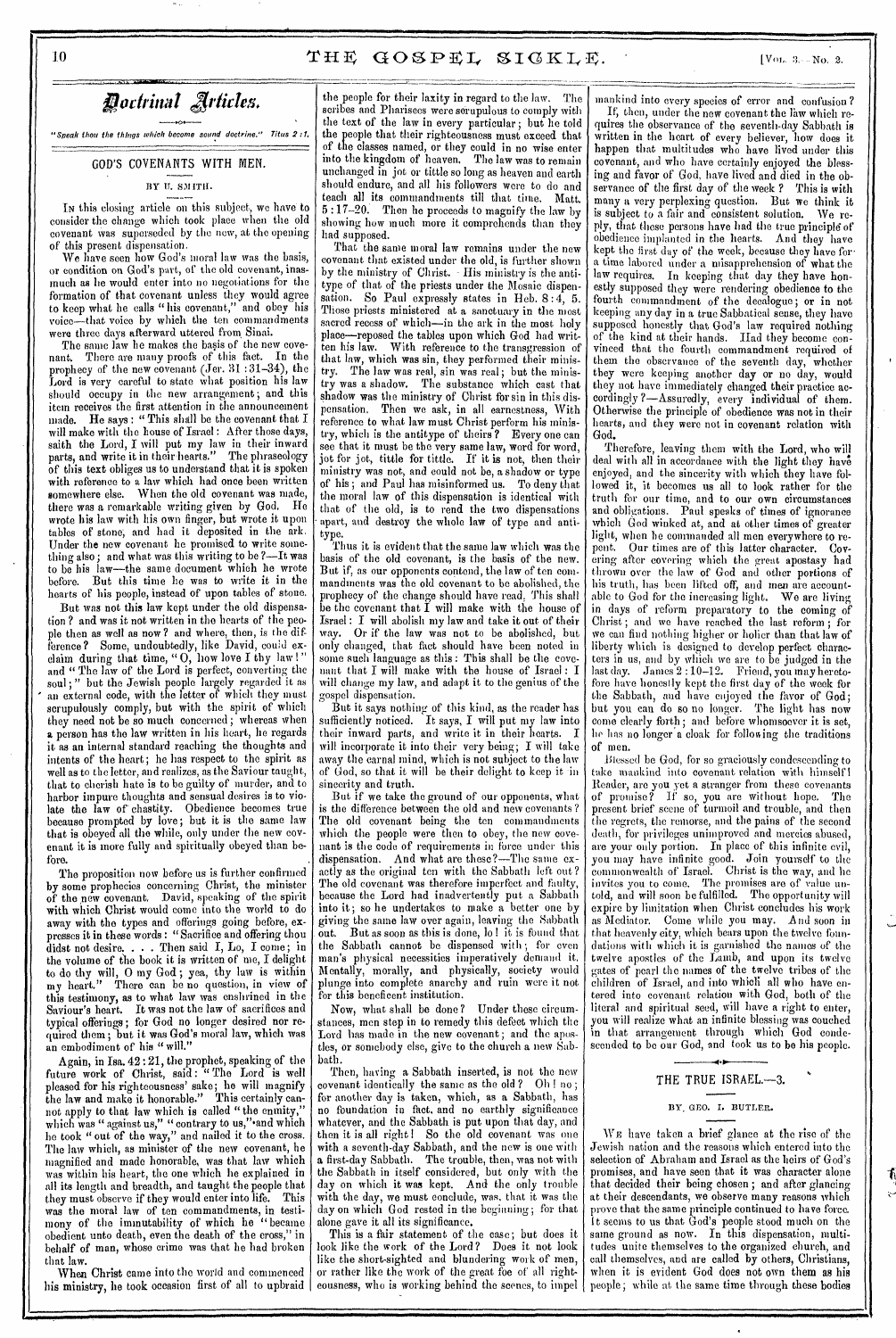are scattered souls whom Christ recognizes as his true people. So in the old dispensation, the nation, and those who united with it according to the established laws of that dispensation, were known as Israel; while the great mass of them God did not acknowledge. Yet he had a chosen few who walked in the steps of faithful Abraham, whom he did acknowledge as the " true Israel" of God.

We now come to the special light of the writers of the gospel dispensation. On this and many other subjects all will admit that there is a degree of doubt and uncertainty in the Old Testament writings, and that we need the comments of the New. These writers were inspired by the same Spirit as were the writers of the Old Testament; and as that Spirit was given them in greater measure, we should welcome their expositions with gladness. Let us, then, examine their testimony.

Matt. 3 :7-9 : "But when he [John the Baptist] saw many of the Pharisees and Sadducees come to his baptism, he said unto them, 0 generation of vipers, who hath warned you to flee from the wrath to come ? Bring forth therefore fruits meet for repentance, and think not to say within yourselves, Wo have Abraham to our father ; for I say unto you, that God is able of these stones to raise up children unto Abraham." We observe that the two classes here spoken of were the special religionists of that age, and that they evidently felt much exalted that they were descended from Abraham according to the flesh, thinking, as many do now, that that fact would be of great benefit to them, and that their possessing an evil character would not affect the fact that they were entitled to blessings by virtue of their descent. But John strikes at the very root of their notion, and shows that true repentance is necessary, and that their lives must be right, or their descent would not benefit them ; and as far as being children of Abraham, God, who made man originally from dust, could take the stones before them and make children unto Abraham. Had God done this, which John says he could do, these newly created children of Abraham would certainly not be descended from him according to the flesh; so we conclude that lineal descent is not necessary to make a man a child of Abraham in the Bible sense. And observe further, that this was before those special laws were abolished which made them a separate people; and if such was the case then, how much more so would it be when those peculiar barriers were broken down

John 1 :47 : "Jesus saw Nathanael coming to him, and saith of him, Behold an Israelite indeed, in whom is no guile!" Here we see Cbrist recognizes the distinction we have already noticed. Some are called Israelites in name; while there are some, like Nathanael, who are such "indeed." And this one was without " guile," showing that the character decides the question of the genuine article.

John 8 : 33, 37-41, 44 : " They [the Jews] answered him, We be Abraham's seed, and were never in bondage to any man; how sayest thou, Ye shall be made free ?" Says the Saviour, " I know that ye are Abraham's seed [i. *e.,* literally descended from him]; but ye seek to kill me, because my word hath no place in you. I speak that which I have seen with my Father; and ye do that which ye have seen with your father. They answered and said unto him, Abraham is our father. Jesus saith unto them,  $J_f$ *ye were Abraham's children, ye would do the works (f Abraham,.* But now ye seek to kill me, a man that hath told you the truth, which I have heard of God ; this did not Abraham. Ye do the deeds of your father. Then said they to him, We be not born of fornication; we have one Father, even God." Jesus said unto them, " Ye are of your father the Devil."

We call this decisive testimony, and it comes from the Son of God, the light of both dispensations. Here were the literal Jews, proud of their ancestor Abraham, and trusting in that fact. As far as literal descent was concerned, their genealogy was untarnished. "They were not born of fornication." Jesus himself says, " I know that ye are Abraham's seed." They had their family records preserved, through which they proved their ancestry. But the Saviour tells them plainly that they were not the children of Abraham in the true sense. The children of Abraham would do as he did. In order, dren of Abraham would do as he did. then, to belong to his seed, according to the Saviour, we must possess the same character. Their actions were the test which determined where they belonged. They were children of the Devil. Their literal descent did not make them true Israelites at all. And this we observe was before the middle wall of partition " was broken down in the Jewish dispensation. Take with this the testimony of John the Baptist,

which we have noticed, and we have these two facts: Real children of Abraham could be "raised up who never had any fleshly descent from him, and those who have the clearest claims to such descent were not reckoned as his children at all, unless possessing the requisite character.

Says the apostle Paul, "In Christ Jesus neither circumcision availeth anything, nor uncircumcision, but a new creature. And as many as walk according to this rule, peace be on them, and mercy, and upon the Israel of God." Gal. 6: 15. 16. Whit- $\mathop{\rm ing}\nolimits$ n renders it "even on the Israel of God," instead of "and upon the Israel of God." The Greek conjunction *kai,* according to Greenfield, may be rendered " even " as well as " and," and it is very evident that Whiting has given the true idea of' the apostle. Circumcision, he tells us, is of no consequence whatever. Heretofore, those who practiced it, and were separated from others by it, and known by name as Israel, might be excused for thinking it gave them an apparent right to the title, although we have seen that in that dispensation it did not constitute them the " true Israel; " but now, since it is of no consequence at all, what excuse can there be for those who still tell us it makes a man an Israelite ? How plainly the apostle recognizes the great principle we have been noticing : " As many as walk according to this rule, [doubtless referring back to what he says in verse  $1\bar{0}$ : "Let us do good unto all men, especially unto them who are of the household of faith,"] peace be on them, *even* on the Israel of God." It is such as these, then, who walk by this rule, who are the real "Israel of God," and no others.

In this same epistle, we read again, " For as many of you as have been baptized into Christ have put on Christ. There is neither Jew nor Greek, there is neither bond nor free, there is neither mule nor female; for ye are all one in Christ Jesus. And if ye be Christ's, then are ye Abraham's seed, and heirs according to the promise." Gal. 3 : 27-29. We inquire in what sense these different classes were " one in Christ Jesus." We know that in the minds of men, national, social, and sexual distinctions have ever been maintained. But we understand that in the mind of God each one of these classes stands upon the same ground. He is no more a respecter of persons or nations. Any one may come to him through Jesus our Lord, and be just as freely accepted as another. And especially is this true in reference to the future promises of God which were given to Abraham's seed ; every one who is Christ's will share in these promises. And if to be Christ's entitles a person to be considered of the true seed, evidently not to be his will shut us away from them. So, then, those who have, above all others, hated Christ, putting him to death, persecuting his disciples, and who have instilled into their children the most intense hatred of him,—the Jewish nation, can certainly have no part in these promises of which Paul tells us Christ's disciples are " heirs." National distinctions, then, are obliterated in the minds of God, and to be a true disciple of Christ gives us a claim to the future promises.

And yet, in plain view of such testimony as this, when the twist extending up and testimony as this,<br>we find men standing up and telling the people that<br>these distinctions costinue in full force and that the those distinctions continue in full force, and that the fleshly seed, with eighteen hundred years of concentrated detestation of Christ culminating on them in this generation, are soon to take exclusive possession of these promises made to Abraham.

Eph. 2 : 12-15, 19; 3 : 6: " That at that time ye were without Christ, being aliens from the commonwealth of Israel, and strangers from the covenants of promise, having no hope, and without God in the world. But now, in Christ Jesus, ye who sometimes were far off are made nigh by the blood of Christ. For he is our peace, who hath made both one, and bath broken down the middle wall of partition between us; having abolished in his flesh the enmity, even the law of commandments contained in ordinances ; for to make in himself of twain one new man, so making peace." " Now therefore ye are no more strangers and foreigners, but fellow-citizens with the saints, and of the household of God." "That the Gentiles should be fellow-heirs, and of the same body," etc. We here have two classes: 1. " The commonwealth of Israel," explained in the same connection by the apostle to be "saints," and the "household of God;" and 2. Those who are called " aliens," " strangers," and " foreigners." These are said to be separated from each other by a " middle wall of partition," or certain " commandments contained in ordinances." The first class have some very precious things, certain " covenants of *promise,"*  a " hope," and a " God," and a " Christ; " while the

second class are shut out of these by this " wall of partition." Christ comes and dies, and as a consequence, what follows ? Let us illustrate: There are two flocks of sheep, one in a beautiful pasture of clover where they can thrive, the other in *a* barren waste, trampled and burned. The fence between them is taken away, and the consequence, of course, is, that those in the poor pasture at once go in where there is food to be obtained. So those who are " made nigh by the blood of Christ," enter into all the blessings "promised" to the " commonwealth of Israel."

The only barrier, then, that ever existed between Israelites and Gentiles has been broken down by the death of Christ. Who is he that shall rise up and declare that this wall is still keeping the two apart, when the great apostle says *"both"* parties are made "one"? It is folly. There is not the slightest intimation in the scripture that this " broken wall" is ever to be erected again, and no one attempts to find any. There were never two walls separating these two parties. Then if a person denies that these classes have become one, does he not deny the apostle's declaration? Let us notice what the apostle calls the first class. He calls them "saints," and the " household of God." This is strong evidence that our position is correct, and that in the old dispensation, before the breaking down of this " wall" between the two, the only ones *ever* recognized as the ' true Israel" were the children of God. What is the meaning of the word "saint " ?—" A holy or godly person; one eminent for piety."- $Webster.$ This term never could embrace wicked Jews, such as the majority of that nation have always been. Only the righteous portion, then, are recognized by the apostle as the "commonwealth of Israel." With the apostle as the " commonwealth of Israel." these, those Gentiles who are true Christians become fellow-heirs," that is, heirs to the same promises.

# REDEMPTION GREATER THAN CREATION.

Is If not strange that first-day advocates who claim that their faith and practice are founded on the doctrines set forth in the New Testament, and that their sole desire is to glorify Jesus and obey his teachings, should be so oblivious to his most plain and oft-repeated declarations? We read: "I seek not mine own will, but the will of the Father which hath sent me." John 5:30. "My meat is to do the will of Him that sent me, and to finish His work." John 4:34. "For I came down from John 4:34. " For I came down from heaven, not to do mine own will, but the will of Him that sent me." John 6:38. "My Father is greater than I." John 14 :28. " Not every one that saith than I." John 14:28. "Not every one that saith unto me, Lord, Lord, shall enter into the kingdom of heaven; but he that doeth the will of my Father *which is in heaven."* Matt. 7 :21.

Despite these and very many similar declarations by our Lord, it is gravely asserted : " Redemption is greater than creation, and therefore it was that Christ changed the Sabbath to the first day of the week."

This is simply asserting that Christ came to destroy the eternal memorial of creation, established by his Father as the sign between himself and his children forever ; that he did annul and efface that memorial ; and, further, that he instructed his disciples to trample upon and despise the sacred seventh day, so blessed and hallowed by the Father. This is teaching that all Christians should make the seventh day a day of secular work, instead of abstaining from labor upon it ; and that in its place they should observe the first day of the week, a day that ignores alike the Creator and the work of creation, and by keeping which they honor and glorify the Son at the expense of the Father. Oh! well might our Lord inquire, " Why call ye me, Lord, Lord, and do not the things which I say ? *"—Selected.* 

THOSE who propose to build upon the New Testament alone, are for building in the air, without a foundation. God's ways and works are perfect from the beginning. The foundation of God standeth The foundation of God standeth sure. He never tears down that he may build larger or better. The church of God is built upon the foundation of apostles and prophets, Jesus Christ himself being the chief' corner-stone. The foundation laid in the times of the most ancient prophets will never crumble. It is able to sustain the superstructure. Christ, as well as the law, was in the Old Testament ; the law, as well as Christ, is in the New. The New Testament constantly refers to the Old. The ancient foundation is sound and good. Take away that foundation. and the whole must fall. But the Rock of Ages is from of old, and endures forever.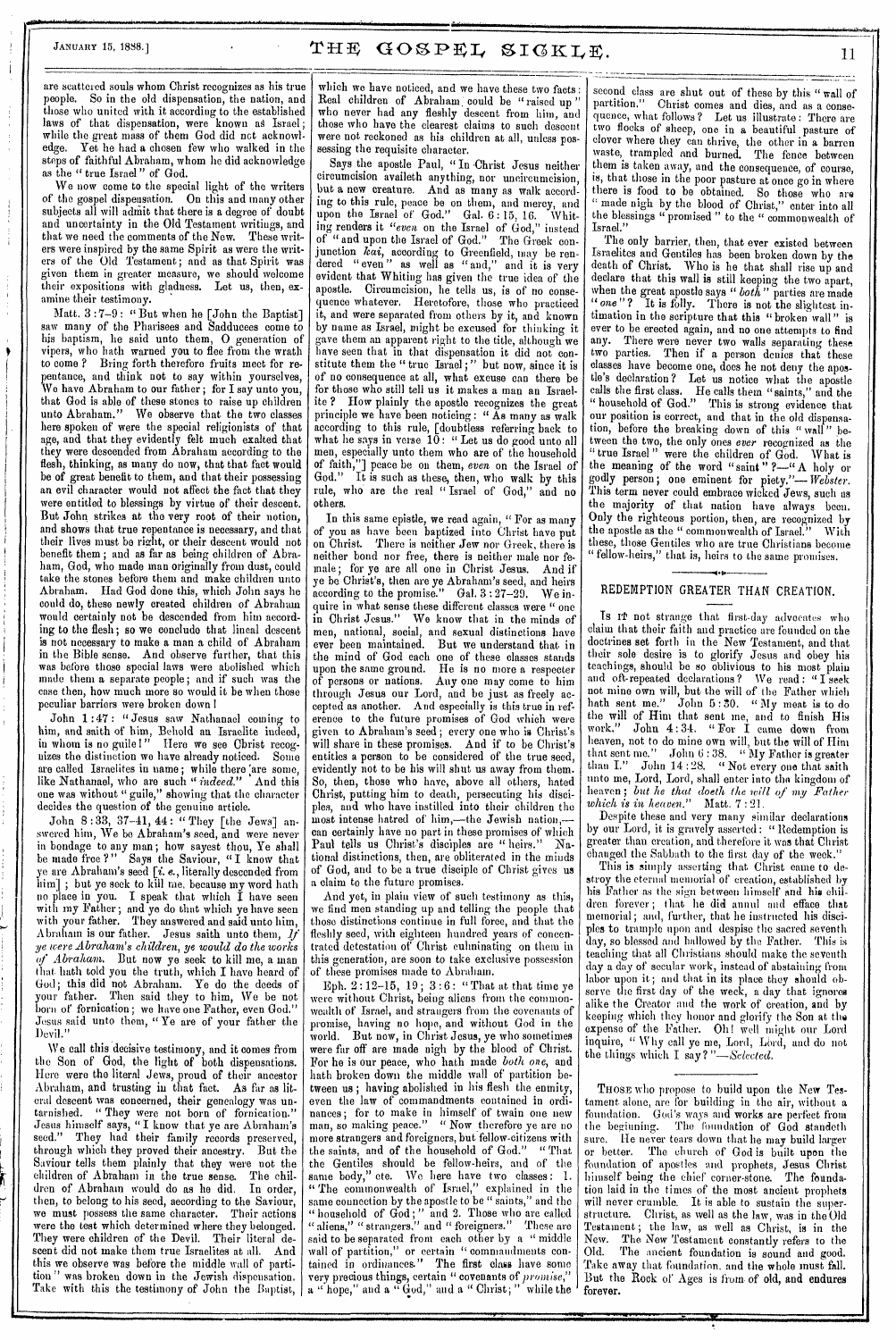# **12**  $THF GOSPEL, STGKLE.$  [Vot. 3.-No. 2.



nurkenen und her kansnur keichnan sin kan en einem Genen einem eine neit und in einen an einen einem munken er

# WHY NOT *BE* HONEST?

A WRITER in a religious exchange, discussing the question, "Who are required to keep the Sabbath ?" says :—

"For two thousand five hundred years after the creation, we hear nothing of the Sabbath. Then God, in fulfillment of his promise to Abraham, took his natural descendants by the hand and led them out of bondage, and on the same day made a covenant with<br>them. Nehemiah says (9:14), 'And madest known them. Nehemiah says (9 :14), And *madest known*  unto them *thy holy Sabbath,* and commandedst them precepts, statutes, and laws by the hand of Moses thy If the Sabbath had been known to, and observed by, Abraham and the fathers, God could not have *made it known* to them by the hand of Moses."

A more careful perusal of the record would have revealed to this writer that what Nehemiah speaks of as being made known to the children of Israel, was made known *at Sinai,* not before. Take the verse before, in connection with the one above quoted, and we have this record : " *Thou earnest down also upon mount Sinai,* and spakest with them from heaven, and gavest them right judgments, and true laws, good statutes and commandments ; and madest known unto them thy holy Sabbath, and commandedst them precepts, statutes, and laws by the hand of Moses thy servant."

The Sabbath is spoken of as here being made known, not by Moses, but by God ; and when was it?—When he came down upon Sinai. Had the people no knowledge of it before this time ? We turn to Exodus 16, and there learn that *one month and three days* before they came to Sinai, the people well understood in regard to the Sabbath, and that God took the Sabbath commandment as the one by which to test the obedience of the people to his law 1 Yet the writer of the article in question puts the matter in such a way as to try to mislead the unguarded reader into the idea that previous to the time of which Nehemiah speaks, the people had no knowledge of that institution!

The record of Exodus 16 cannot be ignored. To write upon the Sabbath question without being aware of the events recorded in that chapter, is to treat the subject ignorantly ; to be aware of them, and then try to keep the attention of 'the reader from them, is to treat the subject dishonestly.

Nehemiah says that God made known the Sabbath on Sinai ; Moses, in Exodus 16, says that they knew of it more than a month before they came to Sinai. If the position of our contemporary on Nehemiah's testimony is correct, there is a hopeless contradiction between these two passages.

But before coming to such a hasty and summary conclusion, the candid investigator will ask another question ; namely, Does the expression "madest known" necessarily signify bringing to one's knowledge for the first time? If it does, there is a contradiction between Nehemiah 9 and Exodus 16. If it does not, the argument which is made on the point, becomes null and void. We prefer to take the ground that the writer in question is wrong, rather than that the Bible contradicts itself.

What, then, is the meaning of the expression " madest known," used by Nehemiah in reference to the Sabbath at Sinai? and how was it made known? It was made known in the same way that God made himself known to Israel in Egypt : " Thus saith the Lord God : In the day when I chose Israel, and lifted up mine hand unto the seed of the house of Jacob, and *made myself known* unto them in the land of Egypt." Eze. 20 *:5.* Yet *the* children of Israel In Egypt were not without a knowledge of God ; for the Hebrew women feared him (Ex. 1 : 17); and the people in their distress cried,unto him. Num. 20: 16 ; Dent. 26 :7, etc. His making himself known unto them was therefore simply a more full and immediate revelation of himself to them, just as it was said to the Jews, that Moses gave them circumcision, though this ordinance was established with Abraham. So of the Sabbath at Sinai ; it was unfolded before them

•••••••••••••••••• •••••••••.••••••••••••••••••• ••••••••••

than ever before, by the voice of God ; and in this sense it was made known to them, though they had a knowledge of it and kept it before that time.

As to the silence of Genesis respecting the Sabbath, the explicit account we have of the institution of the Sabbath at the beginning, the fact that time was reckoned by weeks, which could come from nothing but the institution of the Sabbath, the fact that the principles of the moral law were well understood, and that Abraham kept God's statutes, commandments, and laws, is certainly enough in a brief record which condenses the history of twenty-five hundred years into fifty chapters, and aims to touch only upon the more important historical points of that time. But however men may attempt to prove the Sabbath not binding, because of the silence of Genesis, their efforts are all rendered abortive by the fact that the Sabbath comes to the surface in Exodus 16 as an institution well known more than a month before the giving of the law on Sinai.

Two facts are exceedingly troublesome to opposers of the Sabbath : 1. That the Sabbath was known and kept before Sinai, as we have shown. 2. That the disciples of Christ kept it according to the commandment, this side the cross. Luke 23:56. For if the Sabbath was observed before Sinai, it is impossible to show that it was not kept from creation down ; and if it was binding upon the disciples the day after the crucifixion, it is impossible to show that it is not binding now. If they could only confine the Sabbath to the period between Sinai and the cross, how they would rejoice! The jubilee of Rev. 11:10 would be enacted over again. But they cannot do this ; hence this wriggling and chafing, fretting and twisting, over irrefragable but unwelcome facts. But we have no sympathy to waste upon them, till they shall be willing to humble their hearts enough to bow to the cross and accept the truth. U.S.

# THE DANGERS OF IDOLATRY.

THAT man is naturally a religious being is too evident to need demonstrating here. Many, however, take it for granted that because of this natural tendency of mankind, there is little danger but they will be sufficiently religious to meet the requirements of the case, without giving more than very casual, halfhearted attention to their worship. This undoubtedly accounts for a vast amount of the carelessness and indifference that is seen in the world, and for much of the coldness and unconcern among professors of religion. Men are prone to allow nature to take its course, erroneously concluding that in so doing they will not come very far amiss. In adopting this principle, one needs to be carefully guarded, in order that in following it he does not go downward instead of upward. It is sometimes true that to follow one's own nature is safe and correct, and sometimes true that it is the reverse of this. In Eph. 2 :3 Paul speaks of some who were "by nature the children of wrath, even as others." James 3 :6 points out the danger of having the "course of nature" set on fire by the tongue. In 1 Cor. 2 : 14 Paul states that "the natural man receiveth not the things of the Spirit of God ; for they are foolishness unto him ; neither can he know them, because they are spiritually discerned." 2 Peter 2 : 10, 12 indicates that to follow the course of nature after a certain manner will cause such to become " as natural brute beasts made to be taken and destroyed." In following the course of nature, then, one must needs be very wise and cautious lest he make a very grave mistake in the selection of instincts.

That we are to take nature as our guide and teacher in some things is conclusively shown. 1 Cor. 11 :14 is a case in point. 2 Tim. 3 : 8 speaks of a " natural affection" that some wicked classes will be without in the last days.

in a more formal, impressive, and complete manner  $\vert$  The question is easily answered. If we worship a There is another principle, or we may *say* a wellproved and accepted fact, that is quite as important as the one first stated, and more to the purpose of this article. It is this : That man, in and by the process of his worshiping, becomes assimilated to the moral character of the object that he worships. The saying that "An honest man is the noblest work of God," has been changed by some philosophers so as to read, "An honest god is the noblest work of man." With idolaters the latter rendering is certainly the more appropriate, and those who prefer it thereby supply evidence that indicates a leaning toward idolatry. Certainly, if we are left to create, by imagination or otherwise, the objects that we will worship, no better principle could be enunciated. But are we idolaters ?

god of our own choosing, a god whose attributes, even, are of our own choosing, we are idolaters.

Idol worship is, in the very nature of the case, debasing to the worshiper. It is utterly impossible for a nation of idolaters to rise in the scale of morality, I care not how sincerely or devotedly they perform their worship. A few considerations will show that this statement is correct. In idolatry, the object of worship is a creation of the worshiper. No human being can create a god that is superior to himself ; it must be inferior; for in this as in other matters, the principle holds good that a stream cannot, naturally, rise higher than its source of supply. The tendency is downward, and that continually. The idol worshiper, then, worships an object inferior to himself, and upon the principle before stated that the worshiper becomes assimilated to the moral character of the object that he worships, it is self-evident that the natural and unavoidable tendency of idolatry is downward.

In the light of the foregoing, it is very easy to understand why the world has been and still is growing worse instead of better. Satan taught the first lesson in idolatry in the Garden of Eden, and the human race have been learning and practicing idolatry ever since. Just as true as that the practice of idolatry lowers the worshipers in the scale of morality, so true is it that if we see a people descending in the scale of morality we may know they are, to a certain extent at least, idolaters. If one statement is true, the other is also. Carry the reasoning a little further. If a people are not actually rising in the scale of morality, there is occasion to be suspicious of their worship. Do you want to know whether or not you are an idolater P Do you want to know whether or not any given body of people are idolaters ? We have indicated the rule by which the discovery may be made. Which way are you or they progressing as regards morality P

The conclusion has no doubt been reached ere this, in the mind of the reader, that in order for a people to ascend in the scale of morality, they must worship a god other than of their own creation ; they must, in fact, worship the God of the Bible—the God of divine revelation. Herein we get a glimpse of how utterly lost and hopeless would be the human race without divine revelation. They could not by any possibility rise, but must continue descending until the lowest possible depths of degradation are reached. and they become, eventually, extinct. Let those who sneer at revelation as a myth, ponder upon this inevitable conclusion. Just as sure as there is not a God of revelation, just so sure is the human race doomed to final extinction by a natural downward process. The prospect would indeed be a gloomy one were such the case. In 2 Peter 2 : 12 the case of those who worship other than the God of revelation is clearly stated : "These, as natural brute beasts, made to be taken and destroyed, speak evil of the things that they understand not ; *and shall utterly perish in their own corruption,."* 

But a simple knowledge of the true God will profit nothing unless he be worshiped. It becomes evident that the worshiper must know something about the attributes of that God ; he must know what his will is: he must know, in short, what constitutes acceptable worship. We are conscious of the immeasurable superiority of the Creator; evidences of his unlimited power are abundant. All nature, nay, the entire universe, *proclaims* a Creator, but we must look elsewhere to find that Creator *revealed.* Nature *intimates*  a Creator, but she does not *reveal* him nor his attributes as man requires that he should be revealed in order for him to render acceptable worship. His power, we say, is demonstrated in a manner at once stupendous and convincing. Discovering our own nothingness, our own weakness our entire ence upon a power higher than ourselves, how natural that we should endeavor to know what that superior being really is, what his attributes are, and by what means we may live and act so as to please him I We are in his hands ; we are dependent upon him for the food we eat, the water we drink, and even the air we breathe. When we lie down at night to pass into a condition of unconsciousness, of absolute defenselessness, who will guard us but God ? Who but he can cause our hearts to continue beating, our respiratory organs to continue acting ?- None. Oh, it would seem as though we would leave no effort untried, no means unused, to *know* such a kind, merciful, powerful Father, and to conform our lives to his will !

Here, then, is presented the most powerful argument in favor of studying the Holy Scriptures ; for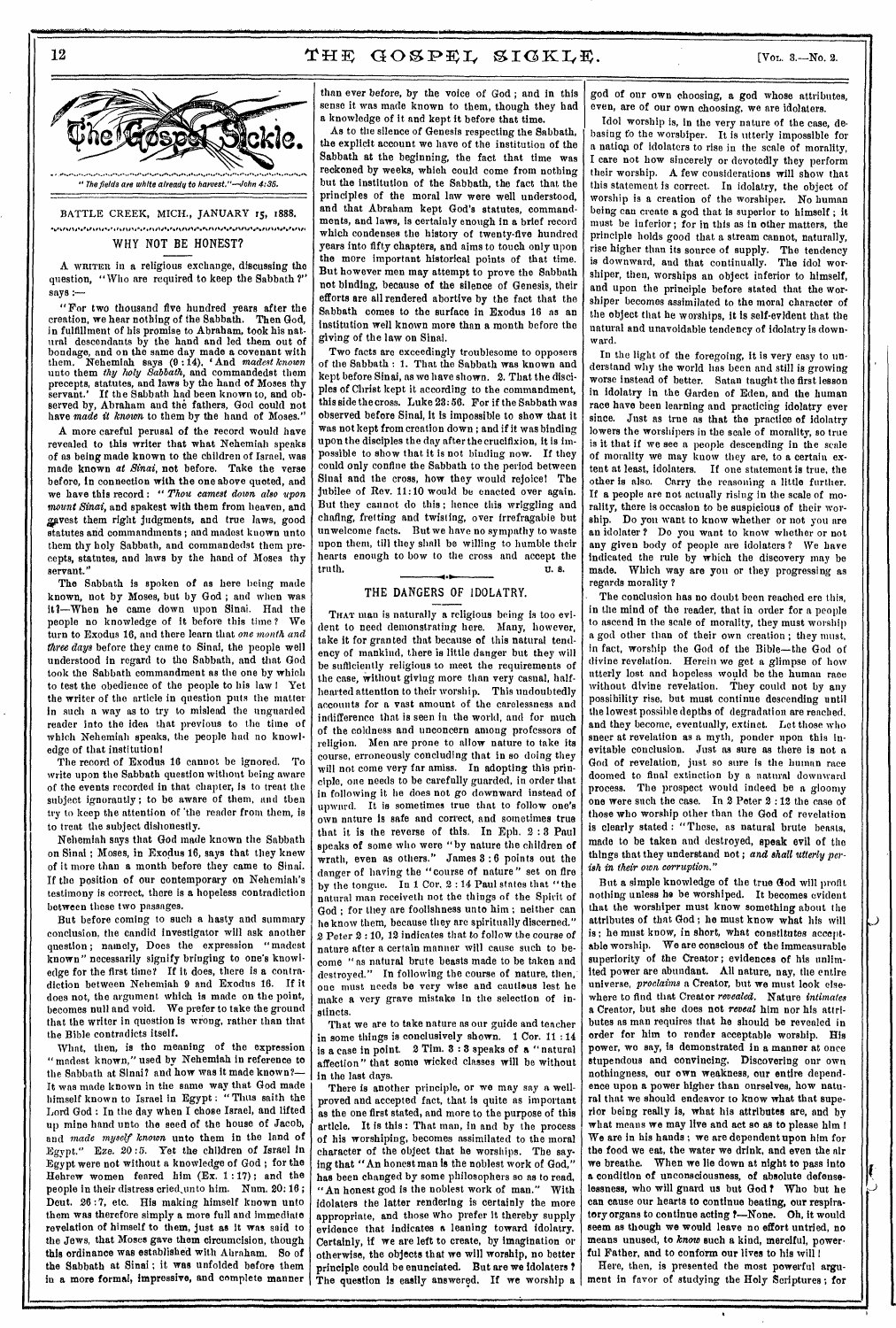# JANUARY 15, 1888.]  $THE \ GOSPEL \ SIGKLE,$  13

they are the only source whereby we may learn what we need to learn of the only true Object of worship and his attributes. All study of nature should be in the light of divine revelation in order to be of greatest good to us. As we study the Bible and nature, our most earnest prayer should be, "0 Lord, herein help us to learn of thee."

We should not forget that the worshiper will, in any event, become assimilated to the moral character of the object he worships. It is possible for one to know of the true God, and even to study the Bible, and yet stand low in the scale of morality. If one fails to comprehend God's true character and attributes, just to that extent will he fail of reaching the position that true worshipers of God should reach. Our worship of God will not be of any higher character than our estimate of him and his attributes. If we create in our own imagination certain attributes that we think God ought to possess, and gauge our worship of him by those attributes with which we have clothed him, that worship becomes a species of idolatry, and the result cannot be otherwise than disastrous upon *ourselves* and displeasing to God. In no case shall we receive a greater degree of benefit from our worship, or be made in any sense better by it than the standard we ourselves have fixed for the God we worship. What shall we say, then ? That a man's standard or estimate of what God and his attributes are, is shown by what the man himself is ? The principle seems a sound one. Doubtless there are other considerations that should be taken into account, but on general principles this rule is a *correct one.* Even idolaters *accept* this principle. In China, the priests say, "Think of Buddha and you will be transformed into Buddha. If men pray to Buddha and do not become Buddha, it is because the mouth prays and not the mind." Worship is reflexive in its effects upon the worshiper.

Christ enunciated a principle when lie healed the two blind men, that is more comprehensive than is generally realized. He said : "According to your faith be it unto you." By the term "faith" here is meant one's system of religious belief, his comprehension of God and his attributes, as well as faith in the abstract, We would not say that God does not give us more than we ask for, nor that the favors we receive from him are no greater in measure nor higher in 'standard than our comprehension of God ; but we do say that the answers we receive vary according to our comprehension of God and his attributes. James says (chap. 4 :3), "Ye ask, and receive not, because ye ask amiss, that ye may consume it upon your lusts." When men qualify their prayers with mental reservations in which is suggested the use the Lord will suffer them to make of the favors for which they pray, they are taking a great responsibility upon themselves, and the chances are that their prayers will not be answered in the direction desired.

On general principles, men will do about what they believe God will suffer them to do ; and hereby is suggested a rule for determining man's estimate of God. See in what his life consists ; what principles he exemplifies in his daily conduct and intercourse with his fellow-men ; what his home relations are ; how he is esteemed in his neighborhood ; what his character is for faithfulness and trustworthiness. Examine yourself in these and other particulars, and thereby ascertain what is your true estimate of God and his attributes. We are all tinctured with idolatry ; we all have something to do, more or less, by way of establishing, according to our own standard, the character of the God we worship. Just to the extent that we do this, are we idolaters ; and idolatrous worship is lowering instead of elevating in its tendency. Herein may be discovered the secret of a vast amount of the stationary religion there is in the world,—the reason why so many professed Christians make no visible progress from year to year. Their worship is so largely tinctured with idolatry that they cannot progress. Their idolatrous tendencies counterbalance their true worship, and so they remain practically stationary.

The conclusion is irresistible and emphatic, that a intinual, faithful, earnest, and devoted study of the scriptures is of paramount importance if we would be kept from idolatrous tendencies. The God we should worship is therein revealed, and his attributes made known ; and by no other means can we become familiar with the same. When a principle is found, it should be learned, and made a part of our very selves; and thus, by persistent attention, and by the aid of the Holy Spirit, which should be continually invoked, we *may* indeed follow the admonition of

Paul in Rom. 12:2: "Be ye transformed by the renewing of your mind, *that ye* may prove what is that good, and acceptable, and *perfect will of God."*  G. W. M.

# SPIRIT REVELATIONS.

THE doctrine of the immortality of the soul must, like water, find its level at last. It has often been shown that if the arguments which are drawn either from the Scriptures or philosophy to prove that man is immortal and conscious in death, do establish that doctrine, they also establish the doctrine that all forms of animal existence, beasts, birds, and creeping things, are equally immortal and conscious in death.

But few persons have had the temerity to admit this logical conclusion of their reasoning, and accept all brutes as brothers, acknowledging their title to the same plane of life and dignity. To admit this would be too severe a strain upon their spirit of selfexaltation ; besides, it would be to surrender that which they roll as so sweet a morsel under their tongue, —the charge against us of a materialism so *gross* that we bring the human family all down upon a level with the brute, and make a man no better than a horse. But they must make the fatal admission, or surrender their claim to the high prerogative of consciousness in death, and everlasting life on the ground of creation.

But the spirits, more daring or reckless or ironical than men, are coming to own squarely the inevitable conclusion, according to their premises, that all animals have an immortal hereafter. In the *Banner of Light* of Oct 22, 1887, in the department of " Questions Answered through the Mediumship of Miss M. T. Shelliamer," this question is asked : " Do children have animal pets in the other world ?" From the answer we quote the following :—

"This, we assure you, is a fact, and it is no uncommon sight for one passing through the various avenues of the spirit-life, to behold some child caring for some pet animal it loved *on earth,* but which has died, so far-as material life is concerned. It is no uncommon sight for us to see children, and men and women, surrounded by their pet birds, filling the air with music. In the higher conditions of the spirit-world, there are not altogether the same forms of animals which have been known on earth, because the conditions for the existence of such are not found there ; yet *all life,* however expressed or manifested in the past, *must exist* somewhere."

LOVING DARKNESS RATHER THAN LIGHT,

In the same paper appears a paragraph designed as an apology for the fact that spirits seek a darkened room for their manifestations, but affording a pretty good comment on the words that they " love darkness rather than light." The spirit says :---

"All the sounds on the earth seem about five times louder to spirits than they do to mortals. . . . If there is any racket outside, it disturbs us somewhat, but not so much as If it was in here, because an influence goes out from you. The light on the earth affects us just exactly as the sun affects you ; it makes you wink every time you look at it. Whatever is *bright* or *loud* on the earth affects us when we get control, and so spirits need to have it quiet and a little darker than people do."

This sets forth exactly the conditions required by the works of darkness. They wish to have the light excluded, as that troubles them ; and they must have it very quiet, so that, as the prophet says, they may "peep" and "mutter." Isa.  $8:19$ .

But it is as poets that the spirits make about the most dismal failure I In the same copy of the *Banner,* we find a poem on "Autumn Leaves," purporting to be given by the "spirit of Alice Cary." For the edification of the reader we quote the first two stanzas, which read as follows

> Hark ! I hear the lovely sound Of crispy leaves along the ground ; And well I know the pretty things Are loosed from summer fastenings, "And whirl about In eddied rings, Like butterflies with tinted wings ; Oh I hark, my heart gives welcome sound, To hear the autumn leaves go round."

To accuse Alice Cary of saying that her "heart gives welcome sound, to hear the autumn leaves go round," is enough to make her bones rise up and smash their coffin into kindling-wood, from sheer chagrin and vexation of spirit. The *Banner* must have more respect for "spirits" than we have, to admit such doggerel into its columns. U. s.

Goon temper, like a sunny day, sheds a brightness over everything. It is the sweetener of toil, and the soother of disquietude.

# BIBLE CONVERSION AND GROWTH IN GRACE:

## OR SANCTIFICATION AS TAUGHT IN THE SCRIPTURES.

THE agencies for the accomplishment of sanctification are the truth, the Holy Spirit, faith, and obedience. "Sanctify them through thy truth ; thy word is truth," is the petition of the Son to the Father. Error, however venerable from age, cannot sanctify men. Again : says Jesus, " Ye shall know the truth, and the truth shall make you free." We may emphatically say of the law of God proclaimed upon mount Sinai, that it is his "truth." "Thy law is the truth." "All thy commandments are truth." Ps. 119 : 142, 151. By means of the *law* Paul was convinced of sin. Rom. 7 : 7. And he affirms, "By the law is the knowledge of sin." " Whosoever committeth sin, transgresseth also the law ; for sin is the transgression of the law." 1 John 3 : 4.

It is difficult to comprehend how one who rejects the law of God can have a knowledge of sin which would lead him to fly from it to the Saviour. Nor can we conceive how one can attain unto sanctification without the truth ; for if it could be so, why the prayer of the Saviour, "Sanctify them through thy truth"?

Says Charles G. Finney, president of Oberlin (Ohio) College, "I have long been satisfied that the higher forms of Christian experience are attained only as a result of a terribly searching application of God's law to the human conscience and heart." Adam Clarke says, "Man cannot have a true notion of sin but by means of the law of God." Professor Brown, of Brown University (Baptist), says, "You can no more change the moral law than attempt to change God himself."

But this finishing work of the grace of God upon the heart, to prepare men for the kingdom of glory, is not accomplished by the law alone—the Holy Spirit must act its part. Paul says, "But we are bound to give thanks always to God for you, brethren beloved of the Lord, because God hath from the beginning chosen you to *salvation* through sanctification of the Spirit and belief of the truth." 2 Thess. 2:13.

The steps here are, hearing the truth, believing the truth, receiving the Spirit, and experiencing its sanctifying power ; thus connecting with the truth or the word of God, faith, and the purifying and elevating influence of that divine power which "beareth witness with our spirit that we are the children of God," "being sanctified by the Holy Ghost." Rom. 15 :16. Again : says Peter, "Elect according to the foreknowledge of God the Father, through sanctification of the Spirit, unto obedience and sprinkling of the blood of Jesus Christ : Grace unto you, and peace, be multiplied." 1 Peter 1 : 2. Here the subject of obedience is introduced as an important factor in the work of sanctification. So we have the fact before us that the truth (the word of God), the operation of the Holy Spirit, the energizing, vitalizing power of faith, with cheerful obedience, are the warp and woof of the agencies of Bible sanctification.

And here let it be remarked, the Spirit of God and his word do not lead nor work in opposite directions in the accomplishment of sanctification. As well might the telegraph agent talk of dispensing with the long lines of wires stretching themselves over the earth, end declare that he could control the electric current, sending messages everywhere through the air, as for one to claim sanctification by the Spirit, while the teachings of God's word are repudiated. Speaking of the worship of the Father, the Saviour says, " They that worship him must worship him in spirit and in truth." John 4 : 24. Says Adam Clarke, "A man worships God in *spirit* when, under the influence of the Holy Ghost, he brings all his affections, appetites, and desires to the throne of God ; and he  $\ldots$  .<br>worships him in *truth* when every purpose and of his heart, and when every act of his religious worship, are guided and regulated by the word of God."

The sanctification recognized and enjoined by the Bible is not partial in application nor superficial in character; its office is to change the entire man. "If any man be in Christ, he is a new creature ; old things are passed away ; behold, all things are become new." 2 Cor. 5:17. Says Paul: "And the very God of peace sanctify you wholly ; and I pray God your whole spirit and soul and body be preserved blameless unto the coming of our Lord Jesus Christ." 1 Thess. 5 : 23. One sanctified "wholly," then, is sanctified, spirit, soul, and body, and this must embrace the whole man,

I think it cannot be denied that the apostle, in the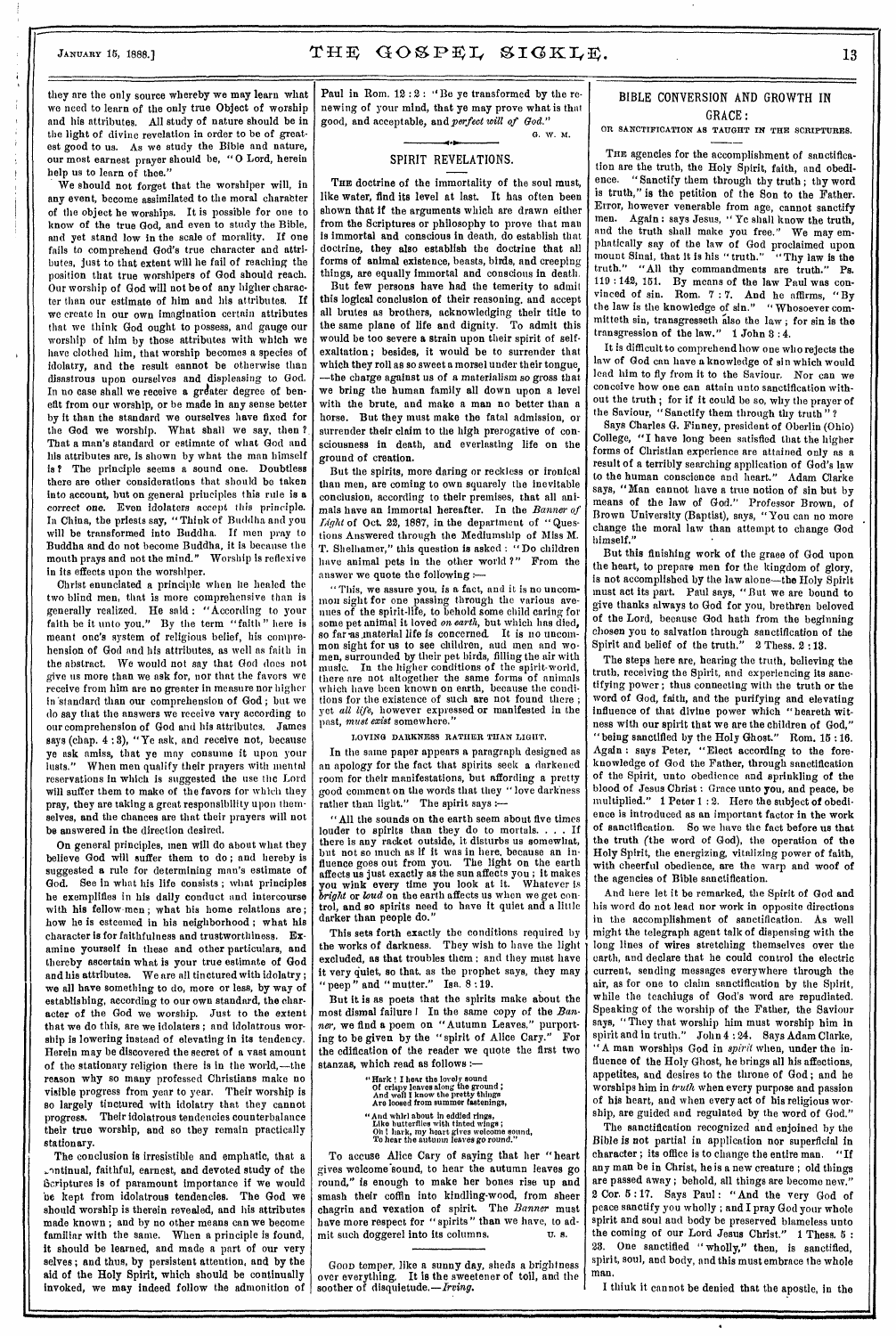prayer here quoted, has special reference to the last church, certainly not if it be read in connection with the fourth chapter, verses 13-18, and in connection with the first verses of the fifth chapter. We, then, as a people, should be deeply interested in the subject ; for in addition to the prayer for the entire sanctification, he adds, "Faithful is he that calleth you, who also will do it." Here is positive proof that this work will be accomplished.

By the term *spirit,* in the text under consideration, we understand the apostle to mean the mind, the same as in Colossians 2:5: "For though I be absent in the flesh, yet am I with you in the *spirit, joying* and beholding your order, and the steadfastness of your faith in Christ." This with all its God-given faculties and powers, should be consecrated to our Creator. The mind may be "carnal," "cnmity against God," "not subject to the law of God;" or it may be such that with it we may serve the law of God. It was not until Paul had so learned to reverence the will of God, and brought his own will in subjection to it, as to enable him meekly to pen the truth, "so, then, with the mind I myself serve the law of God," that he could exclaim in joyful accents, "There is therefore now no condemnation to them which are in Christ Jesus, who walk not after the flesh, but after the Spirit."

It will next be in order to notice some of the faculties or powers of the mind, which should bear evidence of having experienced the work of sanctification, provided the spirit shall have been wholly sanctified. A. S. HUTCHINS.

# A SUPPOSED DIFFICULTY AND ITS POSITIVE SOLUTION.

-41

It is not often that a person sets forth what he considers *a formidable objection* against a certaiu faith, and then proceeds to demolish his objection with an undeniable fact. But such a thing I have seen of late. The objection is, that they who observe the seventh day do not and cannot observe the same period together. It is stated thus :—

"So, very few of them, even on this earth, observe the same period together. While some of them are keeping Sabbath on one part of the earth, others of them are at work on another part of the earth.

There is nothing new or novel in this statement ; it is the reiteration of an oft-exploded objection, of no possible force in itself, as no person of common intelligence who kept or keeps the seventh *day* ever supposed that they did or do keep the same hours together. Nor did they ever think that the necessity existed for them to do so. Therefore the objection needs no notice for its own sake. I notice it because of the excellent solution which the objector gave of his supposed difficulty. It is found in the following  $\textbf{words} :$ 

"In fact, it takes just forty-eight hours, or the time of two whole days, from the time any one day first begins in the extreme east till it ends at the farthest place in the west. Will the reader stop and think carefully, sharply, on this point ? for it is an important one. It takes twenty-four hours for the first end of a day to go clear around the earth. Then as the last end of a day is twenty-four hours behind the first end, it must also have twenty-four hours to go clear around the earth, and that makes forty-eight hours that each day is on the earth somewhere.

Also in this statement there is nothing new, but its importance here is in its connection. Sabbathkeepers do not think they keep the same hours everywhere at the same time, but they do insist that they keep *the same day,* which is what the commandment requires. The objector first supposes that is impossible, because when one is keeping the Sabbath at one point, another has already kept the Sabbath, or another has not yet commenced. But why is there no difficulty ?—Because, as the objector states, "fortyeight hours each day is on the earth somewhere." And if so, and so it is, then all the inhabitants of the earth together have forty-eight hours in which to keep the same day of twenty-four hours. That is, taking all parts of the earth together, they have the length of two days in which to keep any one day. Now, any person can see that that is all the time they need to keep the same day of twenty-four hours all around the earth. Where, then, is the difficulty ? It has no existence in fact. Only two things prevent our thanking the objector for the solution ; first, his solution is not new ; and, secondly, his intention was not as good as his solution.

We hope every reader will comply with the request to "think carefully, sharply, on this point." The commandment says the seventh day—no more, no less, and no otherwise. And the inhabitants of the earth have forty-eight hours in which to observe that same identical seventh day. And that is all they need to keep the same day all around the earth. J. H. WAGGONER.

# THE SCRIPTURE DOCTRINE OF FUTURE PUNISHMENT.

No DOCTRINE is more clearly revealed in the Scriptures than this, that God will punish every man that goes on in iniquity, and that he will do this according to every man's measure of guilt. That this will be indescribably awful, many passages plainly teach. We have no disposition to represent this punishment as of momentary duration, or to compare it with even the most painful death that we witness in this world. Because we teach that God will inflict the second death upon all transgressors, some have concluded that we hold this to be simply the equivalent of death as we now see it. But this is far from being the case. We fully credit all those scriptures which set forth the terrible nature of the sccond death. "It is a fearful thing to fall into the hands of the living God." But we do assert that wicked men will not live in the fire of hell to all eternity. and that sin will not have an unending existence. We think many testimonies and many plain facts confirm this statement. We do not rely alone upon one class of texts, but upon the plain testimonies of a great number of witnesses. The wicked shall die the secoud death (Rom. 6:23; Rev. 21 :8) ; they shall be devoured (Ps. 21 : 9 ; Rev. 20 : 9); they shall be consumed (Ps.  $37:20:59:13$ ); they shall perish (Ps. 73 :27 ; John 3 : 15, 16) ; they shall be burned up root and branch (Mal. 4 : 1-3) ; they shall be destroyed soul and body (Isa. 47 :14, *margin;*  Matt. 10 :28) ; they shall be as though they had not been. Obadiah 16. We call attention to several great facts :-

1. God shut out man from the tree of life, that he might not live forever.

2. He will give an immortal existence to the righteous only, and that at the sound of the last trump.

8. The punishment of the wicked will take place when God burns our earth. This great conflagration will constitute the lake of fire.

4. The earth will not burn to all eternity ; for there will be a new earth created from the ashes of the old.

5. God will have a clean universe, and none but holy beings will then remain alive.

One great fact concerning man's state in death is settled by the examination of the Bible ; men are not rewarded nor punished till the Judgment has first taken place. We cite a passage relative to the wicked, because of its emphatic statement of this doctrine : "The Lord kuoweth how to deliver the godly out of temptation, and to reserve the unjust unto the day of Judgment to be punished." 2 Peter 2 : *9.* Let us now consider the foregoing propositions relative to the punishment of the wicked.

1. Is it true that God excluded man from the tree of life lest he should in his fallen state *live forever?*  Here are the words of the Bible : "And the Lord God said, Behold, the man is become as one of us, to know good and evil; and now, lest he put forth his hand, and take also of the tree of life, and eat, and *liveforever;*  therefore the Lord God sent him forth from the Garden of Eden, to till the ground from whence he was taken." Gen. 3 :22, 23. No one will deny that the words "live forever " are to be taken in their natural and obvious sense. God's purpose is distinctly revealed in them. Man as a sinner is not to live forever. This great fact is thus announced at the very beginning of the Bible, and we may be sure that subsequent testimonies do not contradict it.

2. But is it also true that immortality does not belong to man by nature ? and is the gift of God to the righteous only, and that not till the sounding of the last trump?—So the Scriptures plainly teach. Thus Paul says: "Who will render to every man according to his deeds; to them who by patient continuance in well-doing seek for glory and honor and immortality, eternal life ; but unto them that are contentious and do not obey the truth, but obey unrighteousness, *indignation* and wrath, tribulation and anguish, *upon*  every soul of man that doeth evil." Rom. 2:6-9. Immortality is therefore the gift of God to those only who seek it by patient continuance in well-doing. It is certain, then, that man does not possess immortality by nature. Paul also fixes the time when God shall give immortality to his people : " Behold, I show you a mystery : We shall not all sleep, but we shall all be changed, *in a* moment, in the twinkling of an eye, at the last trump ; for the trumpet shall sound, and the dead shall be raised incorruptible, and we shall be changed. For this corruptible must put on incorruption, and this mortal must put on immortality." 1 Cor, 15 :51-53. This is the time, and this is the manner, in which the righteous are to be made immortal.

3. Is it also a fact that the burning earth is to constitute the lake of fire wherein the wicked shall be punished? Solomon thus states the place of punishment : "Behold, the righteous shall be recompensed in the earth ; much more the wicked and the sinner." Prov. 11 :31. The time and place for the perdition of ungodly men is when our earth which now is shall be dissolved with fervent heat. At that time the earth will be made new, and in it the righteous shall be recompensed. "But the heavens and the earth, which are now, by the same word are kept in store, reserved unto fire against the day of Judgment and, perdition of ungodly men." "But the day of the Lord will come as a thief in the night; in the which the heavens shall pass away with a great noise, and the elements shall melt with fervent heat, the earth also and the works that are therein shall be burned up." 2 Peter 8 :,7, 10. Our earth will not be burned till the day of Judgment. The wicked are not to be punished till that day. 2 Peter 2 :9. But when God melts the earth, then shall come the perdition of ungodly men.

Malachi states this great fact in these words : "For, behold, the day cometh, that shall burn as an oven ; and all the proud, yea, and all that do wickedly, shall be stubble ; and the day that cometh shall burn them up, saith the Lord of hosts, that it shall leave them neither root nor branch." "And ye shall tread down the wicked ; for they shall be ashes under the soles of your feet in the day that I shall do this, saith the Lord of hosts." Mal. 4 : 1, 3. Here is Peter's burning day, and here also is the perdition of all the ungodly in the lake of fire. John, who speaks so emphatically concerning the lake of fire, plainly teaches that the place where the wicked shall be punished is our earth. For after the resurrection of the unjust, they come up on the breadth of the earth and surround the camp of the saints, and then fire from God out of heaven comes down and devours them. Rev. 20 :9. We have therefore fully proved that our earth is to be the place of the fire wherein the wicked shall be punished.

4. Is it true that this lake of fire, after consuming the wicked and after melting the earth, shall cease to burn? and that there shall be a new earth that shall spring from the ashes of the old, wherein the just shall dwell ? Malachi plainly teaches that the fire shall cease to burn after devouring the wicked, and that the very place were the wicked were burned shall become the abode of the saints. For he speaks of what shall follow the burning day : " And ye shall tread down the wicked ; for they shall be ashes under the soles of your feet in the day that I shall do this, saith the Lord of hosts." Mal. 4 : 3. Peter affirms this when he says : "Looking for and hasting unto the coming of the day of God, wherein the heavens being on fire shall be dissolved, and the elements shall melt with fervent heat. Nevertheless we, according to his promise, look for new heavens and a new earth, wherein dwelleth righteousness." 2 Peter 3: 12, 18. So the fire shall sometime cease to burn, and then God will create from the ashes of the old earth a new earth to be the abode of his people forever. And this is Solomon's doctrine also when ho says : "The righteous shall be recompensed in the earth, much more the wicked and the sinner." Prov. 11:31. John represents the creation of the new earth as an event that succeeds the lake of fire. Rev. 20 :14, 15 ; 21 :1. It is certain, therefore, that the fire in which the wicked are to be punished will not burn to all eternity.

5. But is it certain that God will again have a clean universe, and none but holy beings remain alive? He certainly had such once, for evil had no existence till Satan originated it. The psalmist prays : "Let the sinners be consumed out of the earth, and let the wicked be no more." Ps. 104 : 85. This prayer will most assuredly be answered, as the texts above quoted testify. When Balaam predicted the advent of Christ and the destruction of the wicked, he cried out, "Alas, who shall live when God doeth this I" Num. 24 :17-24. And John tells us that "whosoever was not found written in the book of life, was cast into the lake of fire," and " this is the second death." Rev. 20 : 14, 15. He also sets forth the time when none but holy beings exist in the universe of. G d.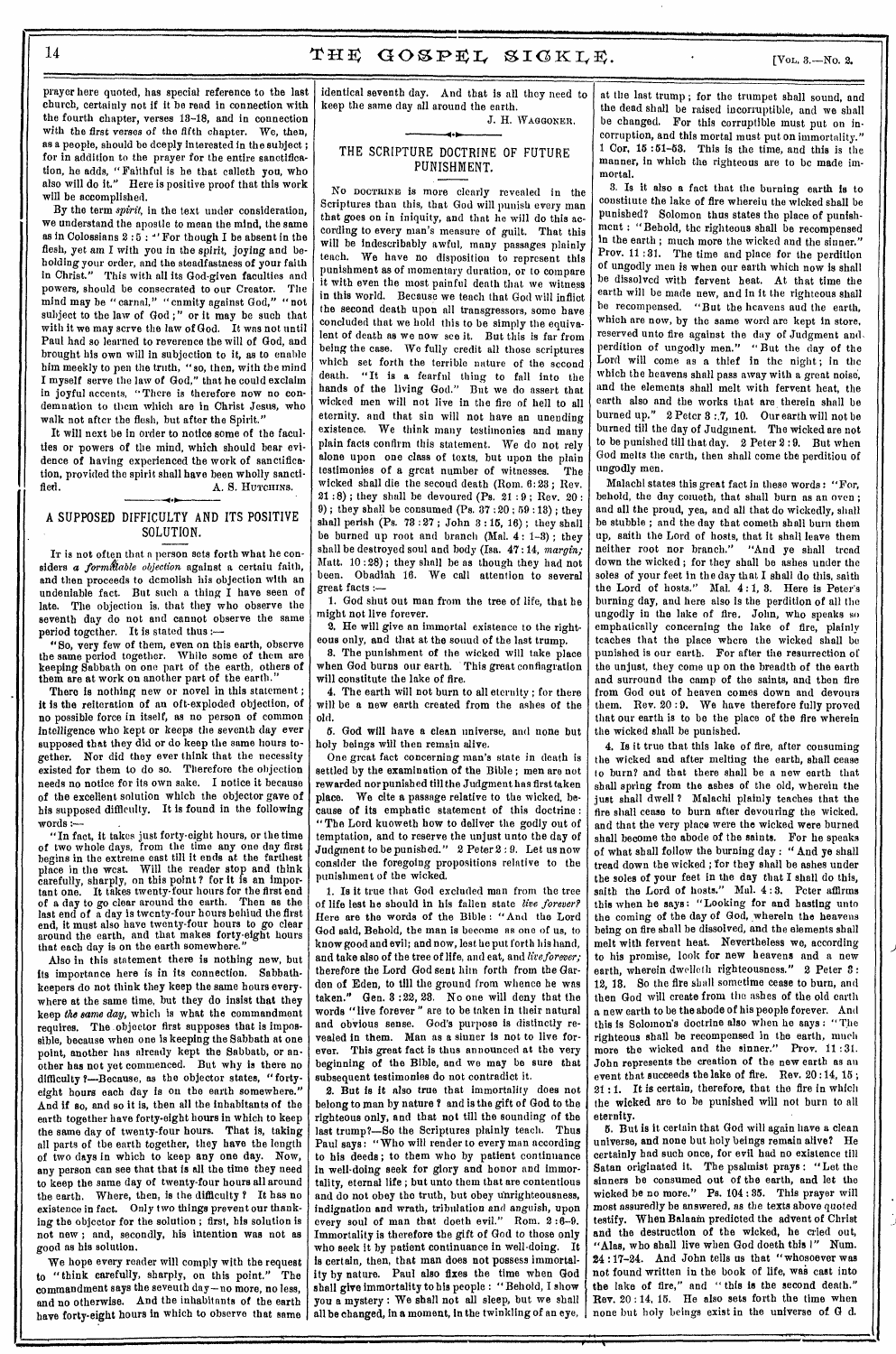# JANUARY 15, 1898.]  $\text{THE}$   $\text{GOSPEL}$   $\text{SIGKLE}$ . 15

Thus he says : "And every creature which is in heaven, and on the earth, and under the earth, and such as are in the sea, and all that are in them, heard I saying, Blessing, and honor, and glory, and power, be unto him that sitteth upon the throne, and unto the Lamb forever and ever." Rev. 5 :13. When these words shall have their fulfillment, the lake of fire will have done its work upon the wicked, and none but holy beings will remain alive. God is then all in all. And this time shall assuredly arrive ; for God has spoken it.—J. N. *Andrews.* 

# *Kernperance Outlook.*

# WHY DO YE SUCH THINGS?

" WHEREFORE do ye spend money for that which is not bread ? and your labor for that which satistieth not ? hearken diligently unto me, and eat ye that which is good, and let your soul delight itself in fatness." Isa. 55 : 2. It is true that in the direct connection in which this scripture is used, the subject of bodily ailment is not the one under consideration, but it is used as a figure in the great invitation to the gospel board spread with the bounties of God's grace. Nevertheless, the importance of the questions here asked is none the less, in *a* material sense, but is the rather increased ; because if the prophet of God, in inviting men to the provisions of God's house, could find a fit simile only in these things, it shows, as nothing else could, the immense importance of the things themselves.

That this view is just is proved by the fact that God gave to his people explicit directions regarding what they might eat and what they might not eat; and even in the gospel times he gave by Inspiration the express " wish " that his people might "prosper and be in health," even as their souls should prosper. And there is nothing more certain than that if men will eat that which is good, and drink and breathe also that which is good, they will prosper and be in health. And more than that, the soul of such *a* one will prosper better than where the conditions are otherwise. We do not say that to cat and drink and breathe what is good will make a person a Christian, but we do say that the person who does it can be a better Christian than he can if he does not do it. It is evident, on the mere statement of the case, that the person whose vital forces are all properly performing their special functions, being properly supplied with the right materials;—that such a person is better, and can be better in every way, than he could otherwise be.

" Wherefore do ye spend money for that which is not bread ?" "Bread" is here used for food in general. Why, then, do you spend money for hashish, opium, tobacco, alcohol, beer, coffee, or tea ? None of these things are food. The tendency of them, one and all, is only to impair the vital functions. Some may think that we have gone too far in including tea and coffee in this list, along with beer, alcohol, tobacco, opium, and hashish. But such is not the case ; in that list is exactly the place where they belong, as we see from the following extract :—

"Prom tea to hashish we have, through hops, alcohol, tobacco, and opium, a sort of graduated scale of intoxicants, which stimulate in small doses and narcotize in *larger."—Encyclopedia Britannica, art.*  Drunkenness.

These things, therefore, each being both stimulant and narcotic, can have none but an injurious effect upon the system when habitually used. *We* repeat : Their only effect is to impair the vital functions. And to do anything which impairs the vital functions, is to strike *at* the life (for our word "vital" comes from the Latin word *"vita,"* which means *life).* All this will be readily enough agreed to regarding hashish, opium, and alcohol, and in fact it will be agreed to respecting the other things named, except by those who use them. For a person to use a thing and like it, even though he may have used it for years without any injury apparent to himself, is no proof that it is not an injury to him. The person who is practicing an evil is not always the one who is best qualified to decide the question whether or not he is being injured by it. Many a person who uses whisky, yet who never was drunk, will say, "Whisky does not hurt me ;" while every one else knows that it does hurt him. Thousands of men who are addicted to the use of tobacco will say, " Tobacco does not hurt me ;" while every one but the tobacco-user knows that it does hurt him, and that its *only* effect is that of injury. It is so with all the elements in the list we

have given ; but we do not by any means intend it to be understood that all the things named in that list are equally injurious. Tea is not as injurious in its effects upon the system as opium, tobacco, or alcohol; but its effects are *of the same kind,* though less *in degree.*  Tea is the lowest in the list, but the whole list, from tea to hashish, forms only "a graduated scale of intoxicants," and "the physiological action of all these agents gradually shades into one another," so that it is impossible to tell where the effect of any one in the list ceases, and where that of the next begins.

It matters not how poisonous or injurious to the vital organs a thing may be, if it can be taken in any perceptible quantity at all without causing death, the repeated use of that thing will create an appetite that can be satisfied with nothing else, while every time the thing is taken the appetite is increased, until at last, in the use of the most poisonous, the terrible habit will absorb the whole being, and bring its victim to a horrible death. This is well known in cases of those suffering from delirium tremens, opium or arsenic eating, etc. The principle of this is shown in the following definition of "vitality," by Baron Leibig :—

" Vitality is the power which each organ possesses of constantly reproducing itself. For this it requires a supply of substances which contain the constituent elements of its own substance, and are capable of<br>transformation. When the quantity of food is too When the quantity of food is too great, or is not capable of such transformation, or exerts any peculiar chemical action, the organ itself is subjected to *a* change."

The organ may at first raise the whole system in rebellion against that which is given it, as in the first chew of tobacco or the first cigar ; but if the wicked stuff be pressed upon it again and again, the organ is forced to undergo a change, and adapts itself to the persistent demands that are made upon it, and becomes perverted, so that the thing against which at first it utterly rebelled, it now *must* have, and not only that, but will have nothing else. This is the secret of the formation of all the evil habits which are known to the human race. "God hath made man upright ; but they have sought out many inventions." Every organ and every function of the human system, God made for good, and only good can come from their proper use. On the other hand, it is safe to say that there is hardly an organ or a function that has not been perverted by the abuse that has been heaped upon it by men, and the result is seen in the mass of misery that fills the world to-day.

Yet from all this Christ will redeem us and save us if *we* will but yield ourselves, both soul and body, to his gracious control. In closing this article, we can do no better than again to read the text in both its physical and its spiritual meaning : "Wherefore do ye spend money for that which is not bread ? . . . Hearken diligently unto me, and eat ye that which is good, and let your soul delight itself in fatness."— *Pacific Health Journal.* 

# ALCOHOL.

BELLOWS says: "Alcohol contains no power of sustaining human life, but, on the other hand, produces in the system 'evil and only evil, and that continually.' "

He quotes from Professor Carpenter's Physiology, published in 1860, these words : "It may be safely affirmed that alcohol cannot answer any one purpose for which the use of water is required in the human system, but, on the other hand, it tends to antagonize many of those purposes."

"Alcohol liquids cannot supply anything which is essential to the due nutrition of the system."

" The action of alcohol upon the living body is essentially that of a stimulus, increasing, for a time, the vital activity of the body, but being followed by a corresponding depression of power, which is more prolonged and severe in proportion as the previous excitement has been greater."

Bellows also says: "All agree that alcohol is a stimulus which, literally, means *a goad, a whip.*  When *a* horse gets stuck with a load too heavy for him, we use the goad or whip to excite the muscles to take the load up the hill. But when once up, the careful driver will be sure that next time the load shall be lighter, or the horse made stronger with oats. What should we say to the teamster who persisted in the opinion that the whip afforded nourishment to the horse because he could be made to draw a heavier load by whipping, and therefore persisted in whipping him more severely as his strength became exhausted ? But if this is not the position of those who

think that alcohol is nutritious, I cannot understand them."

He quotes Dr. Bell, in his \$200 prize essay, as follows :—

" 1. The opinion so largely prevailing as to the effects of the use of alcoholic liquors, viz., that they have a marked influence in preventing the deposition of tubercle, is destitute of any foundation.

"2. On the contrary, their use predisposes to tubercular deposition.

"3. Where tubercle already exists, alcohol has no effect in modifying the course' usually run by that substance.

" 4. Neither does it mitigate the morbid effects of tubercle upon the system in any stage of the disease."

Carpenter's Physiology says the physiological objection to the habitual use of even quite small quantities of alcoholic drinks rests upon the following grounds : "They are universally admitted to possess *a*  poisonous character." "They tend to produce a morbid condition of the body at large." "The capacity for enduring the extremes of heat or cold, or mental or bodily labor, is diminished rather than increased by their habitual employment."

prof. Jacob Bigelow, in a lecture given in 1825, said : "Alcohol is highly stimulating, heating, and intoxicating, and its effects are so fascinating that, when once experienced, the danger is that the desire for them may be perpetuated."

Prof. Yeomans, of New York, says : "It has been demonstrated that alcoholic drinks prevent the natural changes' going on in the blood, and obstruct the nutritive and reparative functions." In his paper on "Alcohol and the Constitution of Man," the same author says : "Chemical experiments have demonstrated that the action of alcohol on the digestive fluid is to destroy its active principle, the pepsin, thus confirming the observation of physiologists, that its use gives rise to the most serious disorders of the stomach, and the most malignant aberrations of the entire economy."

"It is evident that so far from being the conservator of health, alcohol is an active and powerful cause of disease, interfering as it does with the respiration, the circulation, *and* the nutrition ; nor is any other result possible." " Nothing can be more certain than that it is a powerful antagonist of the digestive process." "It prevents the natural changes' going on in the blood." "It impedes the liberation of carbonic acid, a deadly poison." "It obstructs the nutritive and reparative functions." "It produces disease of the liver." "It has *a* powerful affinity for the substance of the brain, being, indeed, essentially a brain poison."

Rev. W. Scoresby, before a committee of the House of Commons, testified as follows : "My experience has been in severely cold climates, and there it is observable that there is a very pernicious effect in the reaction after the use of ardent spirits. I did not use *them* myself, and I was better, I conceive, without the use of them. I am well assured that such beverages as milk and water are in every way superior, both for comfort and health, for persons exposed to the weather or other severity. Spirits are decidedly injurious in cold climates. The men who have been assisted by such stimulants have been the first who were rendered incapable of duty. They became perfectly stupid, skulked into different parts of the ship to get out of the way, and were generally found asleep. In case of *a* storm, or other sudden difficulty, I should most decidedly prefer the water-drinkers to those who were under the influence of any stimulant."

Dr. Rush says, in his *Medical Enquirer, "* There cannot be a greater error than to suppose that spirituous liquors lessen the effects of cold on the body. On the contrary, they always render the body more liable to be affected and injured by cold. The temporary warmth they produce is always succeeded by chilliness."

Backus says: "In the winter of 1796, a vessel was wrecked on an island oft the coast of Massachusetts. There were seven persons on board. Five of them resolved to quit the ship during the night, and seek shelter on the shore. To prepare for the attempt. four of them drank a quantity of spirits, and the fifth drank none. They all leaped into the water ; one was drowned before reaching the shore; the other four came to land, and, in deep snow and piercing cold, directed their course to a distant light. Al that drank spirits failed and stopped and froze, one after another ; the man *that* drank none reached the house, and about two years ago was still alive."